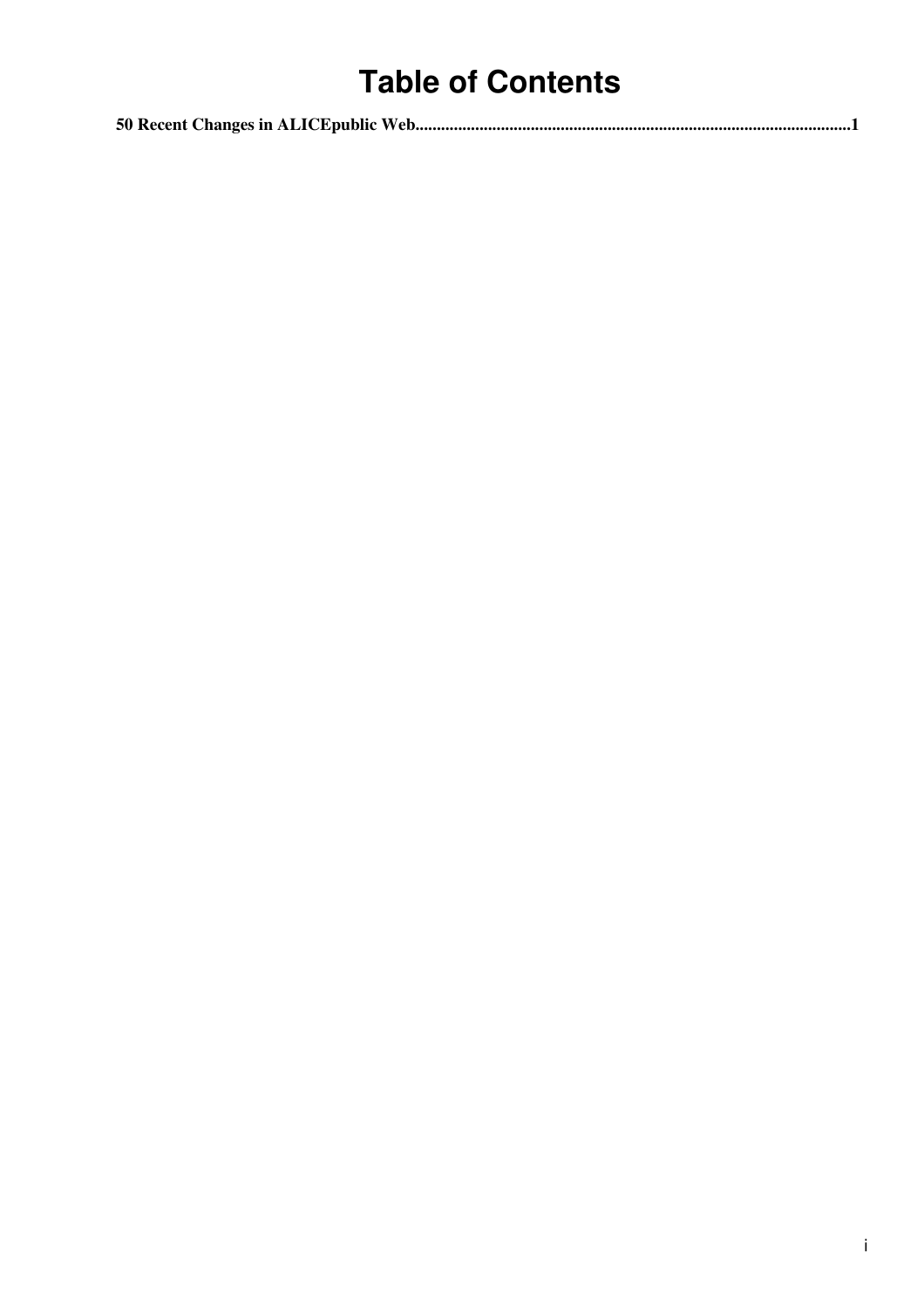# <span id="page-1-0"></span>**50 Recent Changes in ALICEpublic Web**

### **[WebStatistics](https://twiki.cern.ch/twiki/bin/view/ALICEpublic/WebStatistics)**

r2274 - [2022-07-02 - 00:10](https://twiki.cern.ch/twiki/bin/rdiff/ALICEpublic/WebStatistics) [TWikiAdminUser](https://twiki.cern.ch/twiki/bin/view/Main/TWikiAdminUser)

Statistics for ALICEpublic Web Month: Topic views: Topic saves: File uploads: Most popular topic views: Top viewers: Top contributors... **[ALICEPublicResults](https://twiki.cern.ch/twiki/bin/view/ALICEpublic/ALICEPublicResults)** r74 - [2022-05-27 - 11:29](https://twiki.cern.ch/twiki/bin/rdiff/ALICEpublic/ALICEPublicResults) [AndreaDainese](https://twiki.cern.ch/twiki/bin/view/Main/AndreaDainese)

ALICE Physics Results Synopsis This page contains the list of ALICE Collaboration publications. It is generated automatically and by default sorted according... **[WebHome](https://twiki.cern.ch/twiki/bin/view/ALICEpublic/WebHome)**

r7 - [2021-06-24 - 07:54](https://twiki.cern.ch/twiki/bin/rdiff/ALICEpublic/WebHome) [MateuszPloskon](https://twiki.cern.ch/twiki/bin/view/Main/MateuszPloskon)

Welcome to the 1 web ALICE Public Results ALICE Public Results page ALICE Publications List ALICEpublic Web Utilities advanced search... **[ALICEPublications](https://twiki.cern.ch/twiki/bin/view/ALICEpublic/ALICEPublications)** r80 - [2018-04-26 - 13:49](https://twiki.cern.ch/twiki/bin/rdiff/ALICEpublic/ALICEPublications) [MateuszPloskon](https://twiki.cern.ch/twiki/bin/view/Main/MateuszPloskon)

Page moved to ALICEPublicResults **[QM2017](https://twiki.cern.ch/twiki/bin/view/ALICEpublic/QM2017)** r4 - [2017-01-19 - 11:26](https://twiki.cern.ch/twiki/bin/rdiff/ALICEpublic/QM2017) [AndreaDainese](https://twiki.cern.ch/twiki/bin/view/Main/AndreaDainese)

ALICE at QM2017, Chicago, 6 11 February 2017 Conference web site: https://twiki.cern.ch/twiki/pub/ALICEpublic/QM2017/ALICEHandoutQM17.pdf ALICE Handout document... **[WebTopMenu](https://twiki.cern.ch/twiki/bin/view/ALICEpublic/WebTopMenu)**

NEW - [2014-12-20 - 09:49](https://twiki.cern.ch/twiki/bin/rdiff/ALICEpublic/WebTopMenu) [UnknownUser](https://twiki.cern.ch/twiki/bin/view/Main/UnknownUser)

YonghongZhang 2014 12 20 rho study step1 my dear zhangyonghong zhangyonghong **[QM2014](https://twiki.cern.ch/twiki/bin/view/ALICEpublic/QM2014)** r2 - [2014-05-13 - 22:33](https://twiki.cern.ch/twiki/bin/rdiff/ALICEpublic/QM2014) [MateuszPloskon](https://twiki.cern.ch/twiki/bin/view/Main/MateuszPloskon)

**[WebPreferences](https://twiki.cern.ch/twiki/bin/view/ALICEpublic/WebPreferences)** r5 - [2013-03-08 - 15:24](https://twiki.cern.ch/twiki/bin/rdiff/ALICEpublic/WebPreferences) [PeterJones](https://twiki.cern.ch/twiki/bin/view/Main/PeterJones)

ALICEpublic Web Preferences The following settings are web preferences of the ALICEpublic web. These preferences overwrite the site level preferences...

### **[SearchResults](https://twiki.cern.ch/twiki/bin/view/ALICEpublic/SearchResults)**

r2 - [2008-03-03 - 15:50](https://twiki.cern.ch/twiki/bin/rdiff/ALICEpublic/SearchResults) [NilsHoeimyr](https://twiki.cern.ch/twiki/bin/view/Main/NilsHoeimyr)

TWiki search by CERN Search Results You may also search with the internal TWiki WebSearch . Please note that TWiki internal WebSearch may be very slow for large...

#### **[WebLeftBar](https://twiki.cern.ch/twiki/bin/view/ALICEpublic/WebLeftBar)**

r5 - [2007-04-13 - 14:02](https://twiki.cern.ch/twiki/bin/rdiff/ALICEpublic/WebLeftBar) [PeterJones](https://twiki.cern.ch/twiki/bin/view/Main/PeterJones)

1 Web Create New Topic Index Search Changes Notifications Statistics Preferences **[WebTopicList](https://twiki.cern.ch/twiki/bin/view/ALICEpublic/WebTopicList)** NEW - [2006-11-15 - 20:43](https://twiki.cern.ch/twiki/bin/rdiff/ALICEpublic/WebTopicList) [TWikiContributor](https://twiki.cern.ch/twiki/bin/view/Main/TWikiContributor)

**[WebTopicCreator](https://twiki.cern.ch/twiki/bin/view/ALICEpublic/WebTopicCreator)** r2 - [2006-11-15 - 20:43](https://twiki.cern.ch/twiki/bin/rdiff/ALICEpublic/WebTopicCreator) [TWikiContributor](https://twiki.cern.ch/twiki/bin/view/Main/TWikiContributor)

50 Recent Changes in ALICEpublic Web retrieved at 12:42 (GMT) 1